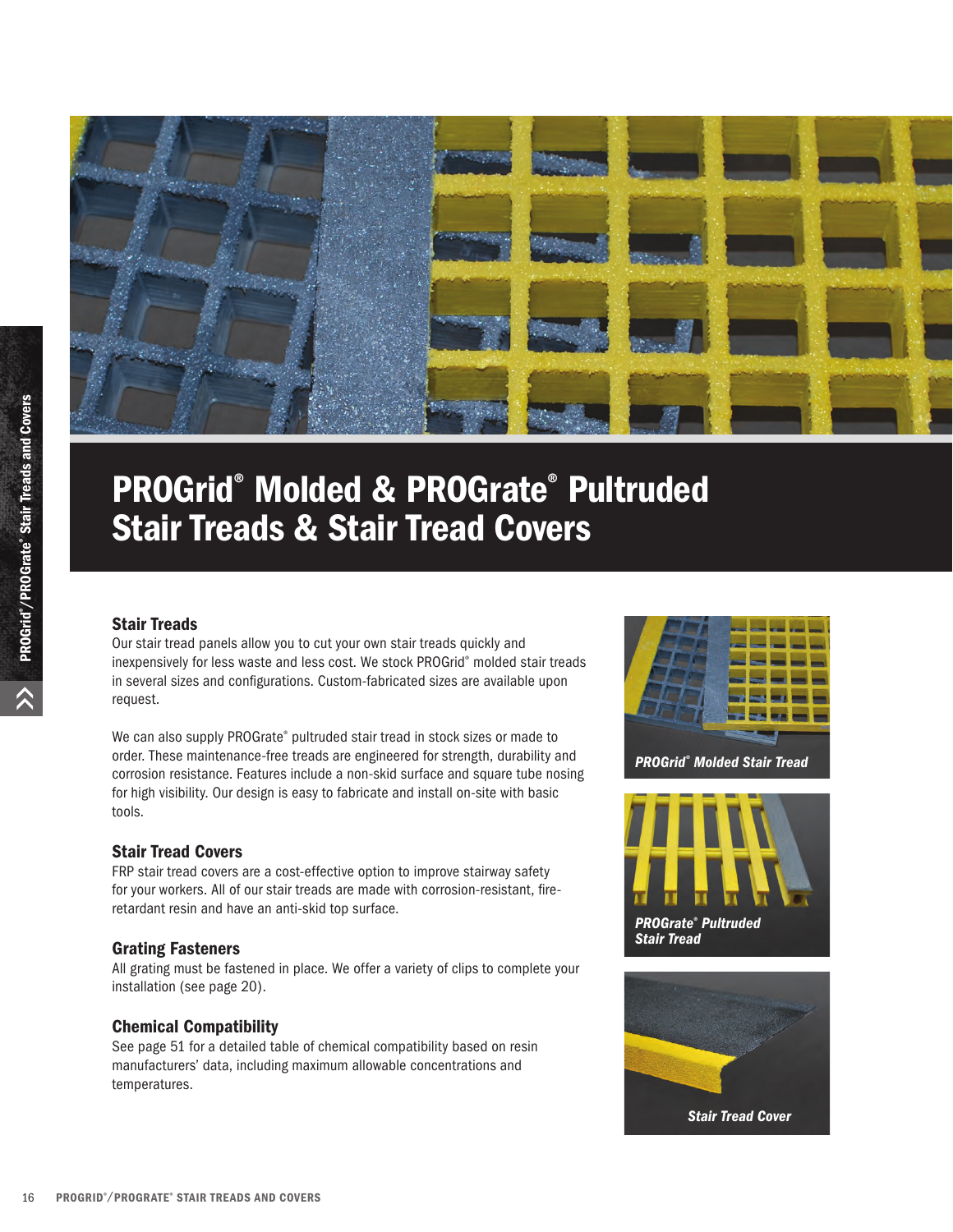## PROGrid®/PROGrate® Stair Treads and Covers Load and Deflection Data

#### PROGrid® Molded Grating Stair Treads **PROGrate®** PROGrate®

1½" x 1½" x 6"

| $1\frac{1}{2}$ " deep w/ $1\frac{1}{2}$ " x 6" mesh size |        |        |           | $1\frac{1}{2}$ " deep w/ $1\frac{1}{2}$ " x $1\frac{1}{2}$ " mesh size |        |        |           |
|----------------------------------------------------------|--------|--------|-----------|------------------------------------------------------------------------|--------|--------|-----------|
| Span<br>(inches)                                         | 250 lb | 500 lb | Max<br>lb | Span<br>(inches)                                                       | 250 lb | 500 lb | Max<br>Ib |
| 18                                                       | 0.04   | 0.07   | 7887      | 18                                                                     | 0.03   | 0.06   | 9644      |
| 24                                                       | 0.06   | 0.12   | 6084      | 24                                                                     | 0.07   | 0.13   | 6848      |
| 30                                                       | 0.12   | 0.25   | 4907      | 30                                                                     | 0.09   | 0.18   | 5555      |
| 36                                                       | 0.23   | 0.51   | 3302      | 36                                                                     | 0.15   | 0.31   | 4666      |
| 42                                                       | 0.25   | 0.56   | 3480      | 42                                                                     | 0.23   | 0.48   | 4063      |

#### PROGrate® Pultruded Grating Stair Treads

| $115-60$                                     |        |        |           | T 20-50                        |        |        |           |  |  |
|----------------------------------------------|--------|--------|-----------|--------------------------------|--------|--------|-----------|--|--|
| $1\frac{1}{2}$ " deep I-beam w/60% open area |        |        |           | 2" deep T-beam w/50% open area |        |        |           |  |  |
| Span<br>(inches)                             | 250 lb | 500 lb | Max<br>Ib | Span<br>(inches)               | 250 lb | 500 lb | Max<br>Ib |  |  |
| 18                                           | 0.02   | 0.03   | 12187     | 18                             | 0.01   | 0.03   | 13230     |  |  |
| 24                                           | 0.03   | 0.05   | 11424     | 24                             | 0.03   | 0.05   | 11962     |  |  |
| 30                                           | 0.04   | 0.07   | 10256     | 30                             | 0.03   | 0.05   | 12490     |  |  |
| 36                                           | 0.06   | 0.11   | 8157      | 36                             | 0.04   | 0.07   | 11297     |  |  |
| 42                                           | 0.08   | 0.16   | 7010      | 42                             | 0.05   | 0.09   | 11412     |  |  |

Deflection values are based on concentrated loads of 250 lb and 500 lb applied at the center of span. Span and deflection values are in inches. Max lb represents maximum experimental failure load.

1½" x 1½" x 1½"

#### 1½" x 1½" x 6" PROGrid® Molded Stair Tread 24" x 144" Panel, 65% Open



| 12'<br>$+6.00"$ | ់<br>LС | $++ 1.50"$ |
|-----------------|---------|------------|
|                 |         | п          |
|                 |         | 2' 0.25''  |
|                 |         | ▭          |

#### 1½" x 1½" x 1½" PROGrid® Molded Stair Tread 12" x 144" Panel, 68% Open



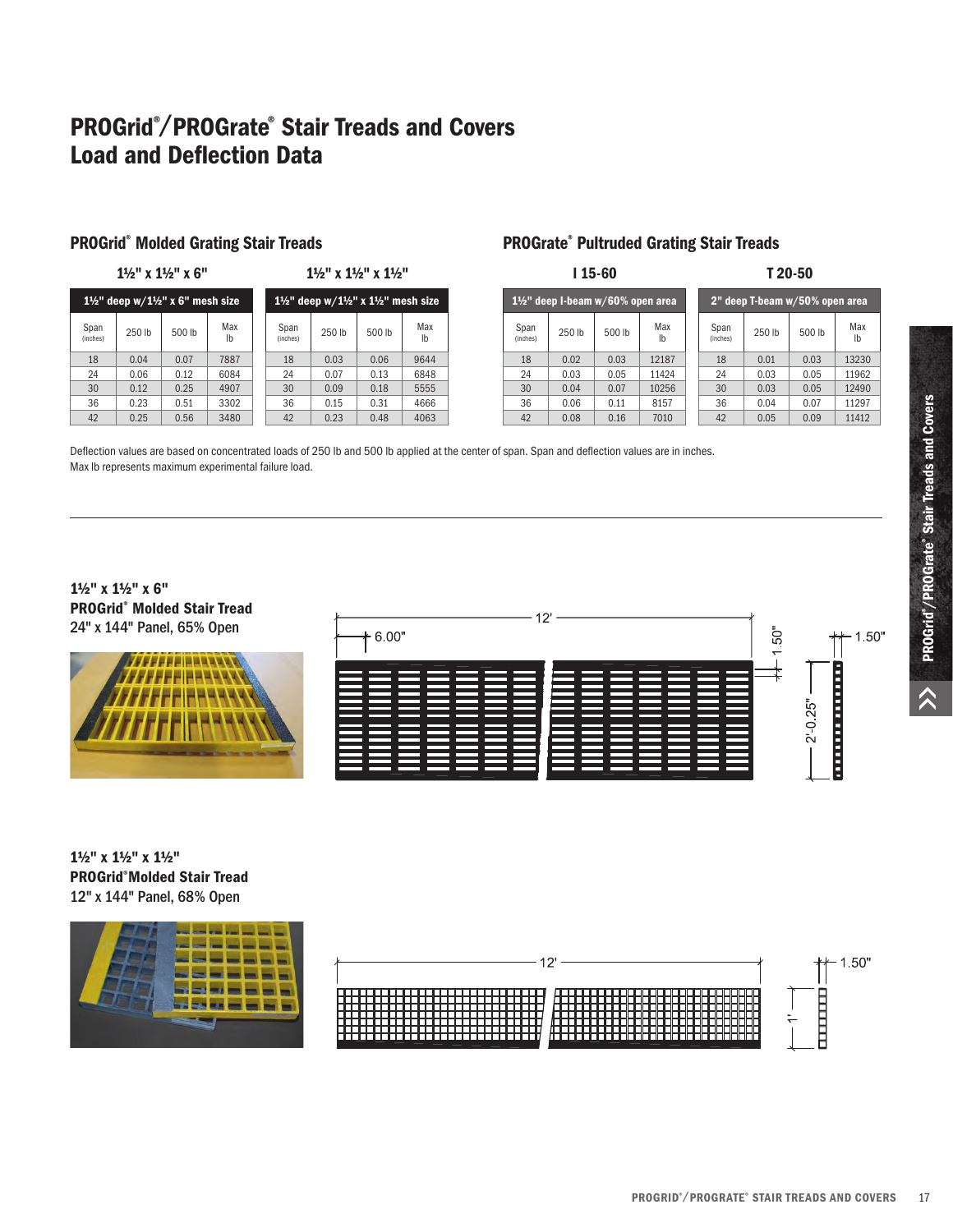

### 1½" x 1½" x 1½" PROGrid® Molded Stair Tread 25" x 144" Panel, 68% Open





I 15-60 I Bearing Bar PROGrate® Pultruded Stair Tread 12" x 144" Panel, 60% Open



T 20-50 T Bearing Bar PROGrate® Pultruded Stair Tread 12" x 144" Panel, 50% Open



 $\lambda$